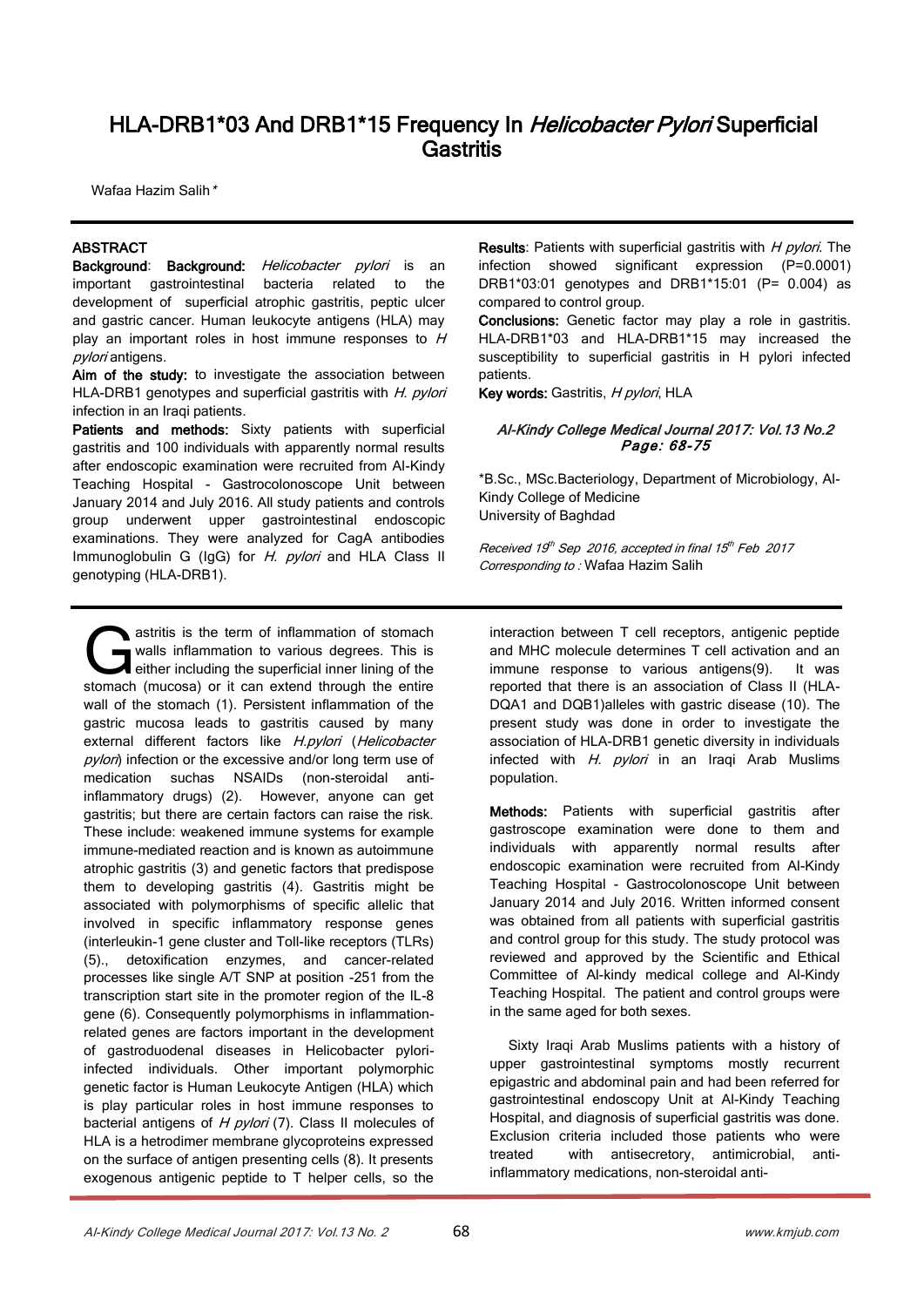inflammatory drugs (NSAIDs), for the three months preceding the endoscopy. Patients with peptic ulcer, food allergy, giardiasis, inflammatory bowel disease and celiac disease were also excluded. The 100 Iraqi Arab Muslims controls consisted of people undergoing upper gastrointestinal endoscopy. Those subjects did not have any clinical evidence of chronic gastritis, peptic ulcer disease, gastric cancer, and personal or familiar history of autoimmune diseases. This group, their gastroscop was normal and being investigated for anaemia, chronic diarrhoea for unknown reason requiring small bowel biopsy, irritable bowel syndrome and screening for familial adenomatous polyposis.

Oesophagogastric examinations: All study patients and control groups underwent upper gastrointestinal endoscopic examinations using gastroscope: GIF-H260; Olympus, Tokyo, Japan and Display screen; Olympus OEV-261H liquid crystal display monitor; Olympus, Tokyo, Japan. Biopsies were taken from gastric antrum (three or four) and gastric body (one or two) by the surgeon who did the gastroscope . Biopsy specimens were stained with haematoxylin and eosin for conventional histological examination.

Serological Tests: Separated serums from aspirated blood were analyzed for CagA antibodies Immunoglobulin G (IgG) for H. *pylori* using an immunological test (immunochromatography test) (ACON, USA). The positive ones were confirmed by ELISA test.

HLA Class II genotyping (HLA-DRB1): Two mL of venous blood were collected in EDTA containers for DNA extraction from human anticoagulated blood using blood kit (QIAmp DNA blood Mini Kit, QIAGEN INC-Germany). After DNA extraction, concentration and purification DNA product was estimated using Nanodrop –South Korea. DNA was verified by electrophoresis in a 2% agarose gel containing ethidium bromide and was visualized under UV light (Figure-1-).

 In situe hybridization using Locus- and allelesspecific amplification of genomic patients and control DNA was performed for DRB1. DNA Amplification and

Hybridization from both groups were performed using a sequence-specific oligonucleotide probes (SSOP) by HLA-DRB1 amplification and hybridization kits (SSO HLA type DRB1 plus and Mastermix for HLA type DRB1 Amp plus kits -Innogenetics-Belgium) by AutoLipa -48Innogenetics-Belgum. The results were interpreted using LiRas version-5.0 software- Innogenetics-Belgium.

Statistical Analysis: HLA-DRB1 frequencies were determined by direct counting. The frequency of each allele was compared between two groups using chisquare test fisher exact test using MiniTab version. 3.0 software. In each comparison, the Odds ratio (OR) along with the 95% confidence interval (95% CI) was calculated. Gene frequencies for both groups wereestimated. P-value less than 0.05 were considered statistically significant.

Results : A total of 60 patients with superficial gastritis were evaluated, together with 100 control group. The mean age of patients was 44.37 ±11.54, as compared with  $46 \pm 10.12$  for the controls . The males were 50% and the rest was females. The male to female sex ratio in the control group was 1:1 There is a significant increase of H. pylori infection (p=0.0001) in superficial gastritis patients than control group. The Odd ratio (OD)= 18.878 with 95% CI= from 8.190-43.513. The relative risk =6.363 that indicates an association between H. pylori and superficial gastritis disease as shown in table-1- . The observed and expected phenotypes of all alleles for the patients group as demonstrated in table- 2- were in a good agreement with Hardy-Weinberg equilibrium as shown in table-3-. The frequencies of HLA\*DRB1 were investigated in the control and patients groups of Iraqi Arab Muslims and analyzed for identifying the DRB1\* alleles using DNA based methodology (PCR-SSOP). There was an increased frequency of HLADRB1\*03:01 and DRB1\*15:01 in patients group compared with control group (P=0.0001, P=0.004 respectively). Other alleles like HLA-DRB1\* 04:02 and 11:01 were significantly increased in control group (P=0.036, P=0.0003 respectively) as shown in table-4-. The highest genotype frequency in patients was 03:01 which is equal to 0.106 while in the control group was 11:01 which is 0.117 as shown in table-5-.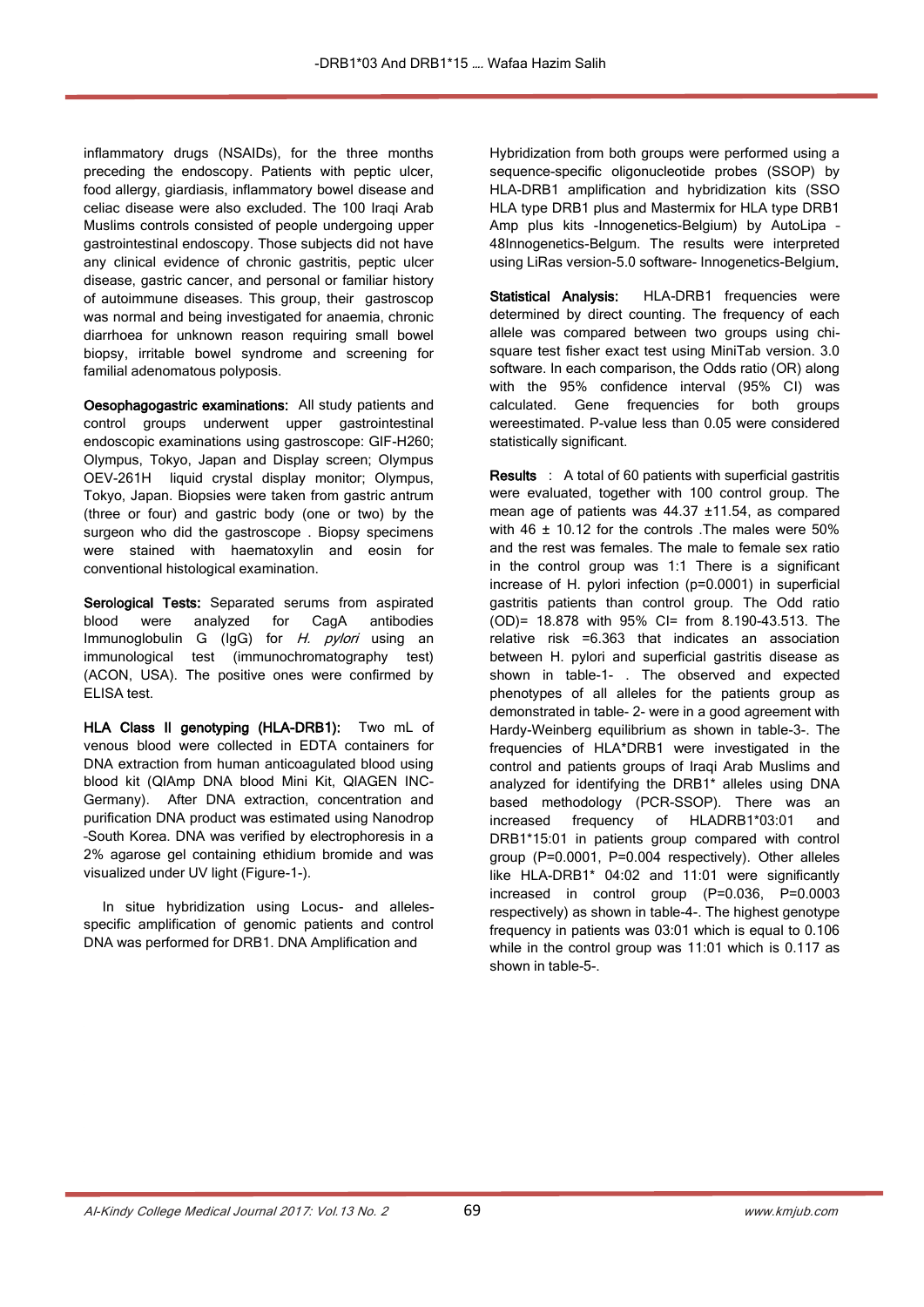| H. pylori     |                 | superficial<br>gastritis + patients |                 |                 |          |              |                      |
|---------------|-----------------|-------------------------------------|-----------------|-----------------|----------|--------------|----------------------|
| Cag A+        |                 |                                     | Control         |                 |          |              |                      |
| <b>Status</b> |                 |                                     |                 |                 | P- value | Odd ratio    | <b>RR</b>            |
|               | No.             | $\%$                                |                 |                 |          | 95% CI       | <b>Relative risk</b> |
|               |                 |                                     | No.             | $\%$            |          |              |                      |
| H. pylori     | $\overline{42}$ | 70.0                                | $\overline{11}$ | $\overline{11}$ |          |              |                      |
| Positive      |                 |                                     |                 |                 |          |              |                      |
|               |                 |                                     |                 |                 | 0.0001   | 18.878       | 6.363                |
| H. pylori     | $\overline{18}$ | 30.0                                | 89              | 89              |          | 8.190-43.513 |                      |
| Negative      |                 |                                     |                 |                 |          |              |                      |
|               |                 |                                     |                 |                 |          |              |                      |
| <b>Total</b>  | 60              |                                     | 100             |                 |          |              |                      |

Table-1- Helicobacter pylori in superficial gastritis patients compared with control group.

# Table-2- Observed and expected numbers and percentages of HLA-DRB1 alleles in patients with superficial gastritis disease.

| HLA-DRB1 alleles | Patients with superficial gastritis disease | Patients with superficial gastritis disease |
|------------------|---------------------------------------------|---------------------------------------------|
|                  | Observed                                    | Expected                                    |
|                  | $No.=60$                                    | $No.=60$                                    |
|                  | %<br>No.                                    | $\%$<br>No.                                 |
|                  |                                             |                                             |
|                  |                                             |                                             |
| 01:01:01         | 6<br>10                                     | 6.07<br>10.11                               |
| 02:01:01         | ------                                      | -----<br>------                             |
| 03:01:01         | $\overline{24}$<br>40                       | 40.13<br>24.08                              |
| 03:02:01         | ------                                      | $--- - -$<br>-------                        |
| 04:02:01         | 25<br>15                                    | 15.09<br>25.15                              |
| 05:01:01         | -------                                     | -------<br>------                           |
| 06:01:01         | ------                                      | -------<br>--------                         |
| 07:01:01         | $\overline{18}$<br>$\overline{30}$          | 18.21<br>30.35                              |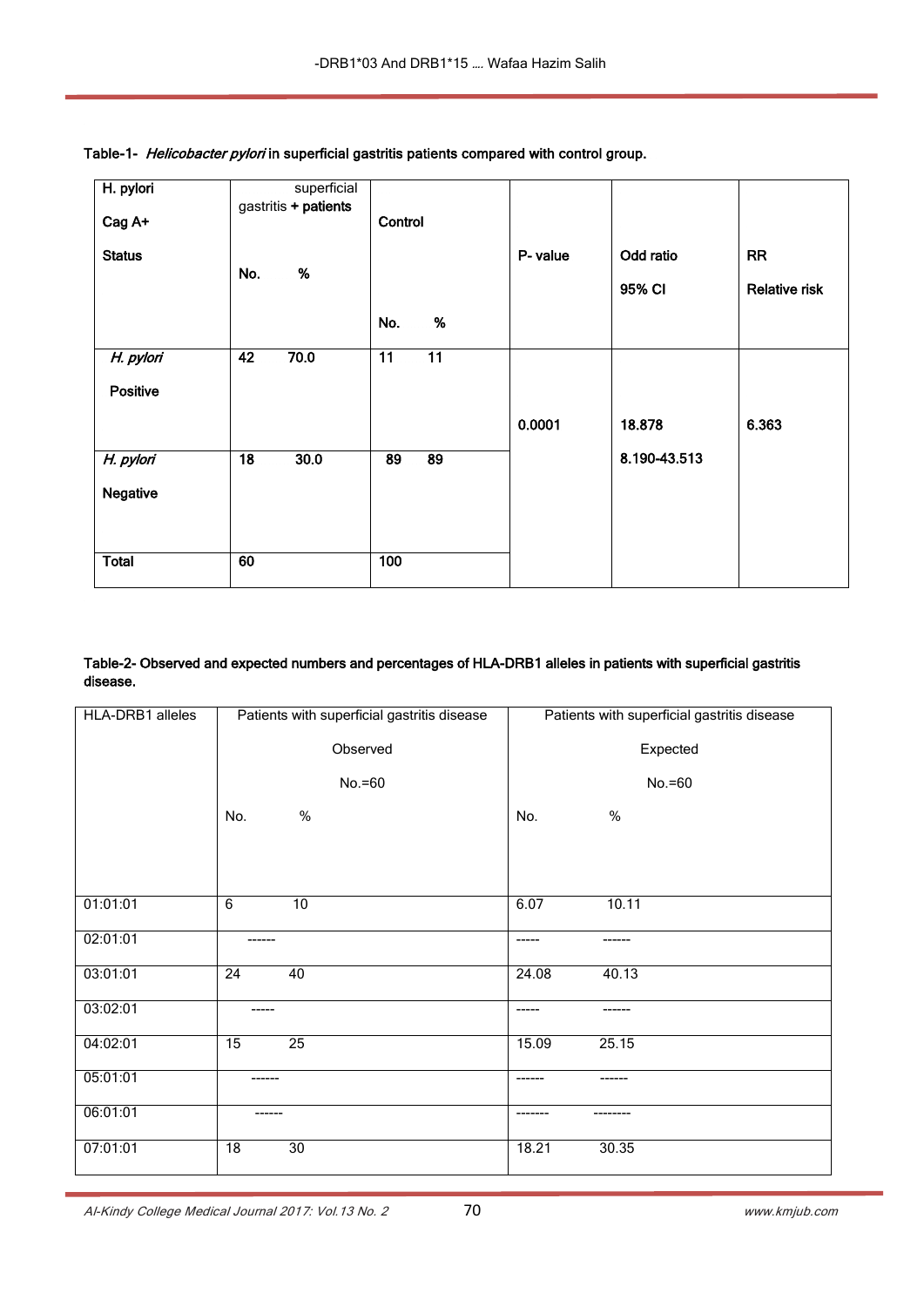| 08:31:01 | 3<br>5                 | 5.15<br>3.09           |
|----------|------------------------|------------------------|
| 10:01:01 | ------                 | $- - - - -$<br>------- |
| 11:01:01 | $\overline{15}$<br>9   | 15.28<br>9.17          |
| 12:01:01 | 3<br>$\overline{5}$    | 3.09<br>5.15           |
| 12;28:01 | $\qquad \qquad \cdots$ | $---$<br>-------       |
| 13:01:01 | 6<br>10                | 6.07<br>10.11          |
| 13:22:01 | 9<br>$\overline{15}$   | 15.28<br>9.17          |
| 14:01:01 | 6<br>$\overline{10}$   | 6.07<br>10.11          |
| 15:01:01 | $\overline{25}$<br>15  | $- - - - -$<br>-----   |
| 16:01:01 | 6<br>10                | 10.11<br>6.07          |
| 17:01:01 | ------                 | $- - - - -$            |

# Table-3- Hardy – Weinberg equilibrium in HLA-DRB1 locus of patients with superficial gastritis disease.

| <b>HLA locus</b> | Chi <sup>4</sup> | DF |                 |
|------------------|------------------|----|-----------------|
| DRB1             | 0.015            |    | Not significant |

## Table-4- Frequencies of HLA-DRB1 alleles in patients with superficial gastritis disease compared with control group.

| HLA-DRB1<br>alleles | Patients<br>with<br>superficial gastritis<br>$No.=60$<br>$\%$<br>No. | Control group<br>$No.=100$<br>$\%$<br>No. | Odd ratio<br>95% confidence interval | P - value       |
|---------------------|----------------------------------------------------------------------|-------------------------------------------|--------------------------------------|-----------------|
| 01:01:01            | $\overline{6}$<br>10                                                 | 6<br>$\overline{6}$                       | 1.740<br>0.534-5.660                 | 0.357           |
| 02:01:01            | ------                                                               | 10<br>10                                  | na                                   | $\overline{Na}$ |
| 03:01:01            | 24<br>40                                                             | 12<br>12                                  | 4.888<br>2.209-10.816                | 0.0001          |
| 03:02:01            | -----                                                                | 14<br>$\overline{14}$                     | na                                   | $\overline{Na}$ |
| 04:02:01            | 15<br>25                                                             | $\overline{26}$<br>26                     | 0.435                                | 0.036           |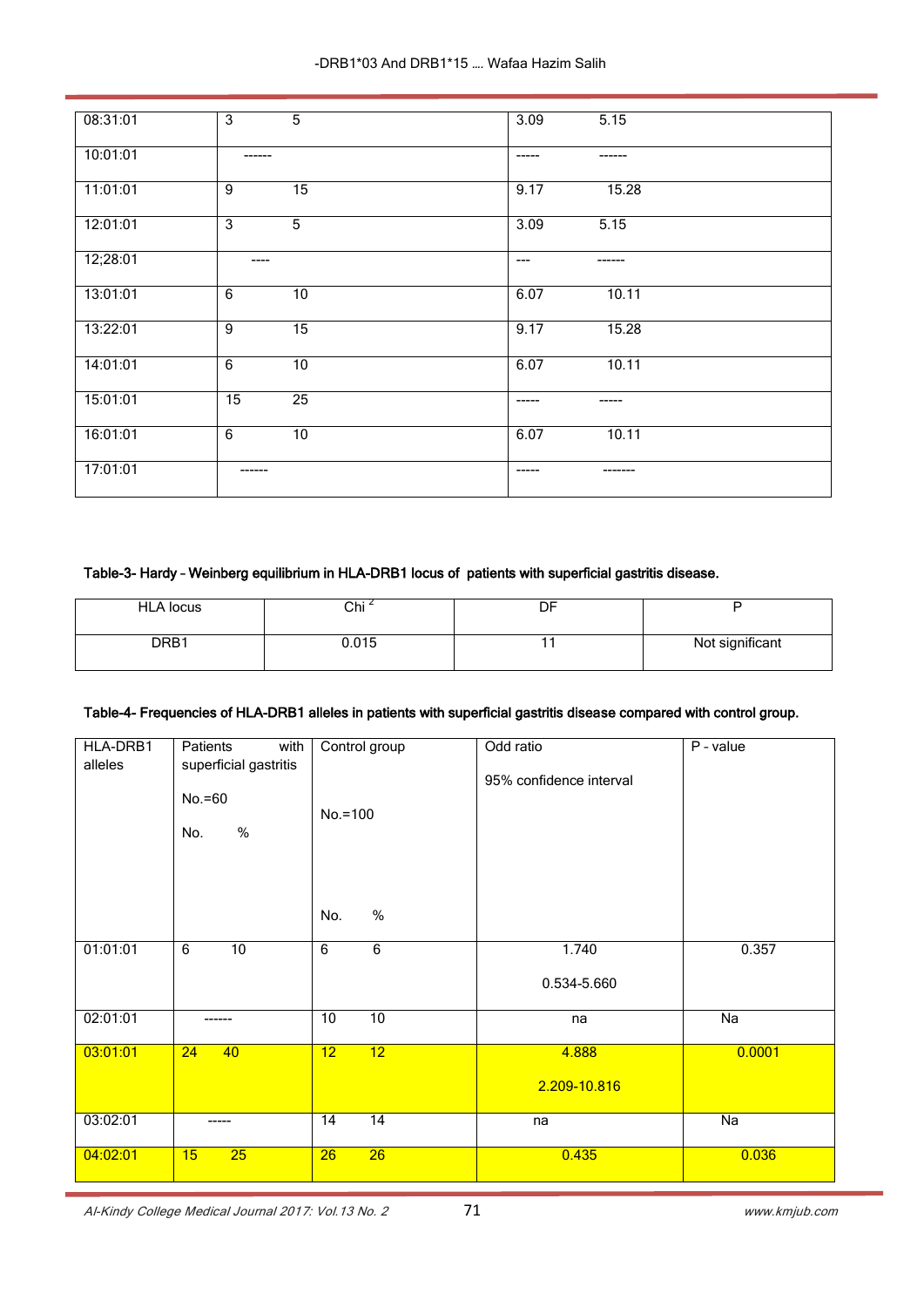|          |                                  |                                  | 0.200-0.947    |        |
|----------|----------------------------------|----------------------------------|----------------|--------|
| 05:01:01 |                                  | $\overline{4}$<br>$\overline{4}$ | na             | Na     |
| 06:01:01 | ------                           | $\overline{6}$<br>6              | na             | Na     |
| 07:01:01 | $\overline{18}$<br>30            | 18<br>$\overline{18}$            | 1.952          | 0.081  |
|          |                                  |                                  | 0.920-4.140    |        |
| 08:31:01 | $\overline{3}$<br>$\overline{5}$ | 6<br>6                           | na             | Na     |
| 10:01:01 | -------                          | $\overline{6}$<br>$\overline{6}$ | na             | Na     |
| 11:01:01 | 15<br>$\overline{9}$             | 44<br>44                         | 0.224          | 0.0003 |
|          |                                  |                                  | 0.099-0.505    |        |
| 12:01:01 | $\overline{3}$<br>$\overline{5}$ | $\overline{5}$<br>$\overline{5}$ | 1.00.230-4.343 | 1.00   |
| 12;28:01 | $---$                            | $\overline{1}$<br>$\overline{1}$ | na             | na     |
| 13:01:01 | 10<br>6                          | 20<br>20                         | 0.444          | 0.103  |
|          |                                  |                                  | 0.167-1.178    |        |
| 13:22:01 | 15<br>$\overline{9}$             | ------                           | na             | na     |
| 14:01:01 | 10<br>6                          | $\overline{6}$<br>6              | 1.740          | 0.357  |
|          |                                  |                                  | 0.534-5.665    |        |
| 15:01:01 | 25<br>15                         | $\overline{8}$<br>$\overline{8}$ | 3.833          | 0.004  |
|          |                                  |                                  | 1.513-9.708    |        |
| 16:01:01 | 10<br>6                          | $\overline{4}$<br>$\overline{4}$ | 2.666          | 0.141  |
|          |                                  |                                  | 0.720-9.867    |        |
| 17:01:01 | ------                           | 4<br>$\overline{4}$              | na             | na     |

# Table-5- Genotypes frequencies of HLA-DRB1 alleles in patients with superficial gastritis and control group.

| HLA-DRB1 alleles | Patients with superficial gastritis<br>$No.=60$ | Control group  |
|------------------|-------------------------------------------------|----------------|
|                  | Gene frequency                                  |                |
|                  |                                                 | $No.=100$      |
|                  |                                                 | Gene frequency |
|                  |                                                 |                |
| 01:01:01         | 0.026                                           | 0.016          |
| 02:01:01         | -----                                           | 0.026          |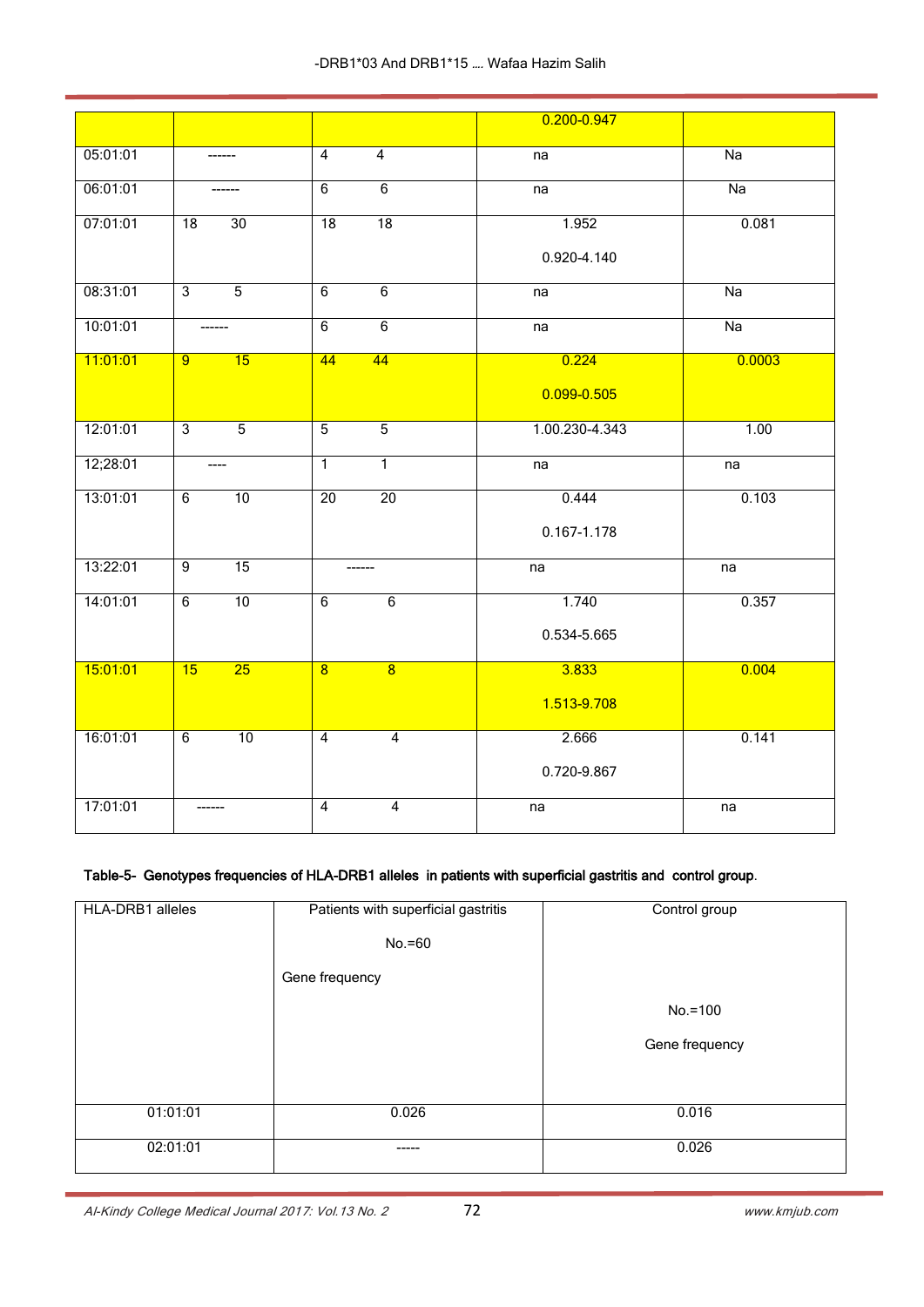| 03:01:01 | 0.106  | 0.031   |
|----------|--------|---------|
| 03:02:01 |        | 0.036   |
| 04:02:01 | 0.065  | 0.068   |
| 05:01:01 | ------ | 0.011   |
| 06:01:01 | ------ | 0.016   |
| 07:01:01 | 0.079  | 0.047   |
| 08:31:01 | 0.013  | 0.016   |
| 10:01:01 |        | 0.016   |
| 11:01:01 | 0.039  | 0.117   |
| 12:01:01 | 0.013  | 0.013   |
| 12:28:01 | ------ | 0.003   |
| 13:01:01 | 0.026  | 0.052   |
| 13:22:01 | 0.039  | ------- |
| 14:01:01 | 0.026  | 0.016   |
| 15:01:01 | 0.065  | 0.021   |
| 16:01:01 | 0.026  | 0.011   |
| 17:01:01 |        | 0.011   |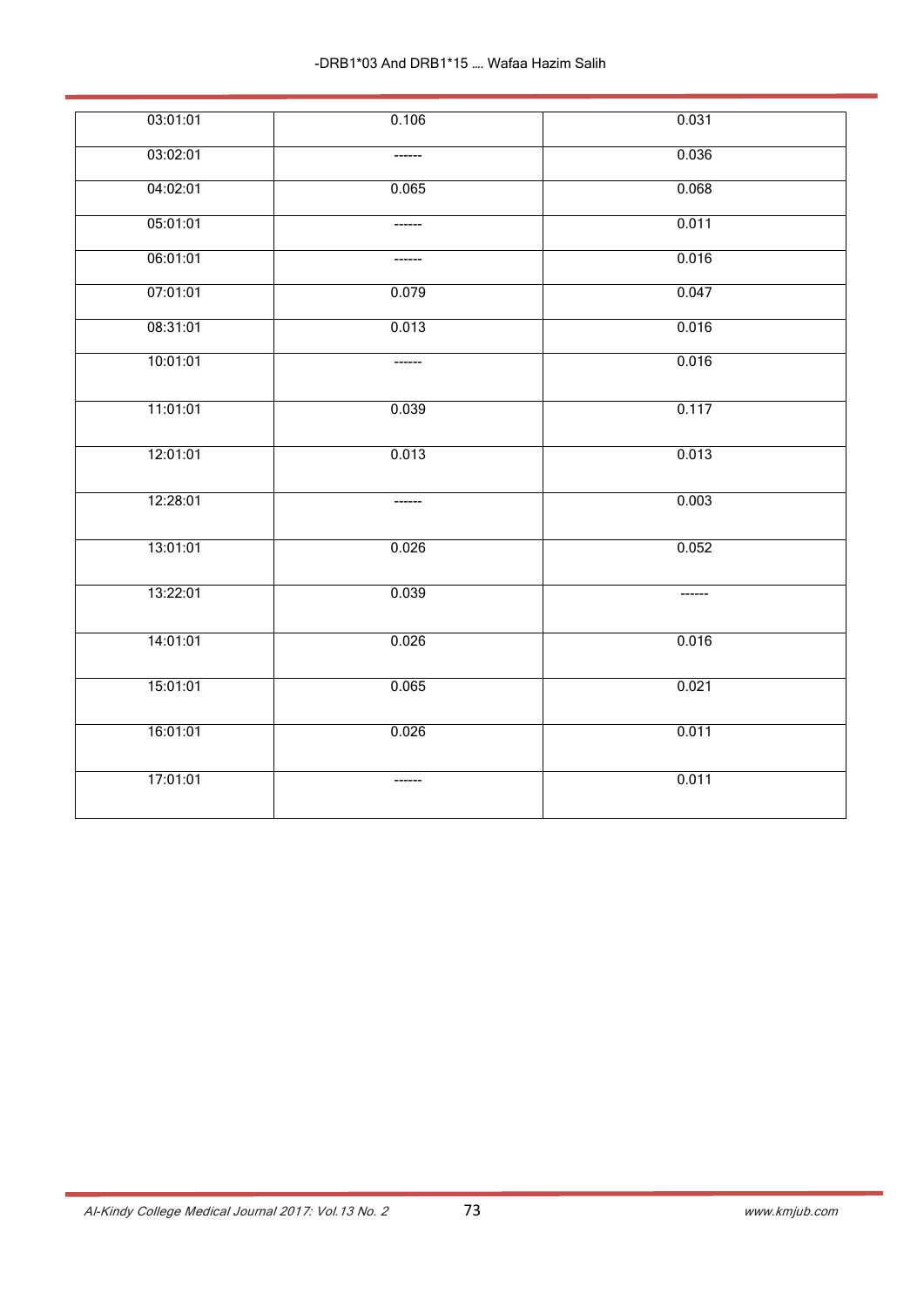

Figure-1- Results of DNA electrophoresis after amplification

Discussion: The current study investigated association between patients of superficial gastritis (with an  $H$  pylori infection) and HLA-DRB1 alleles in Iraqi Arab Muslims. Individuals carrying DRB1\*03:01 genotypes (0.106) were noted to be at a significantly greater risk for developing superficial gastritis with H. pylori infection, compared to control group. Other allele was DRB1\*15:01 that increased in patients group. Thus these two alleles may be considered as predisposing factors to develop disease while the HLA-DRB1\* 04:02 and 11:01were increased in control group. Thus these two alleles may be considered as protective factors against the development of disease. Other result in Korea found that the frequencies of DRB1\*1101 and DQA1\*0505 were significantly higher in the chronic atrophic gastritis patients while in the patients with Helicobacter pylori (+), the frequencies of DRB1\*1501 and DQB1\*0602 were significantly lower in the chronic atrophic gastritis compared to other group with chronic superficial gastritis (11). In Italian patients, over 50% of patients with atrophic gastritis had HLA-DRB1\*03 or \*04 alleles that associated with autoimmune diseases, suggesting that this disease has a genetic predisposition to autoimmunity while DRB1\*01 occurred more frequently in controls than patients with atrophic gastritis (11.5% vs. 3.4%, p=0.01) conferring an OR of 0.27(12). Other study found that HLA-DRB1\*17 allele might be associated with increased susceptibility to peptic

ulcer formation among H. pylori-positive children while HLA-DQB1\*07 allele may be associated with protection against H. pylori infection (13). In Mexican study demonstrated that there is a significant increased frequency of HLA-DQB1\*0401 allele in H pylori-positive Mexican Mestizo patients with chronic gastritis when compared with control group (19 vs 0%,  $P = 1 \times 10(-7)$ , odds ratio (OR) = 4.96; 95% confidence interval =  $3.87-6.35$ ). They also found a significant increased frequency of HLA-DQB1\*0501 in Mexican Mestizo patients with gastric carcinoma in comparison with control group ( $P = 1 \times 10(-6)$ , OR = 13.07; 95% CI= 2.82-85.14) (14). The authors have reported that human leukocyte antigen (HLA)-DQB1\*0401 plays an important role in the development of atrophic gastritis in H. pylori infected patients and it is a useful marker for determining susceptibility to intestinal type gastric cancer(15). In Lombok Indonesian patients, HLADQB1\*0401 gene play important roles in H. pylori infection, but there was no statistically significant association between HLA-DQA1 or DQB1 haplotypes and H.pylori infection (16). These differences with our study may be related to race of the studying patients, religion, sample size, criteria of patient's selection and method used in detection associated alleles. Thus, early detection of atrophic gastritis and gastric cancer can be done using multiple markers like HLA-DR, HLA-DQ, age, sex and  $H$  pylori infection (17). Other studies done in Iraq showed that there is an association between HLA and different diseases in Iraq (18) like DR3 and DR4 is common in Insulin dependent diabetes mellitus (19,20), Inflammatory bowel disease was associated with DR8 (21). In conclusion,